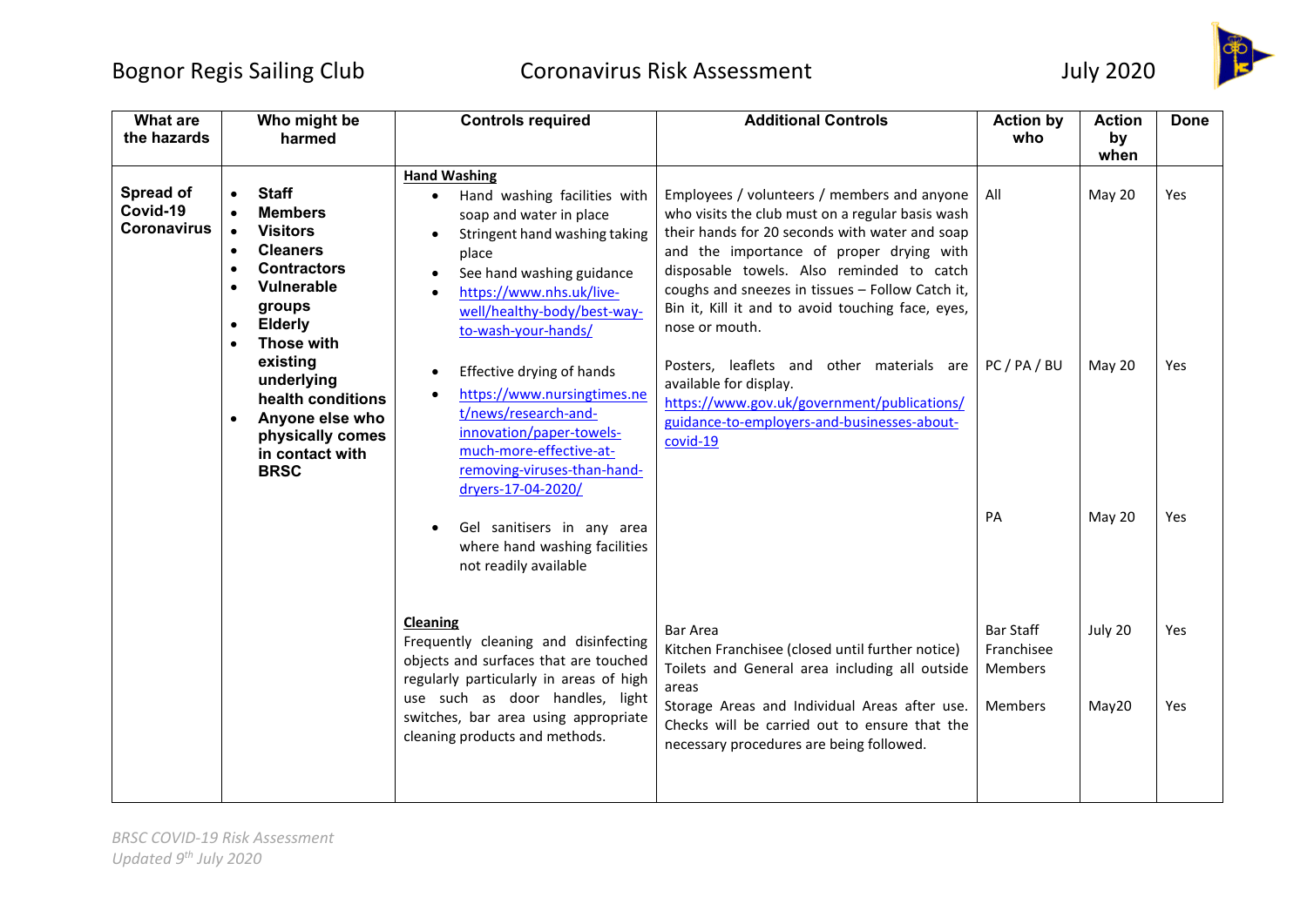

|  | <b>Social Distancing</b><br>Social Distancing - Reducing the<br>number of persons in any area to<br>comply with the 2-metre / 1-metre +<br>Guidance in the following document<br>Guidance for providers of outdoor<br>facilities on the phased return of sport<br>and recreation                    | Employees / volunteers / members and anyone<br>who visits the club to be reminded regularly of<br>the importance of social distancing in all areas of<br>the club grounds and beach area This will be<br>monitored | All       | May 20        | Yes        |
|--|-----------------------------------------------------------------------------------------------------------------------------------------------------------------------------------------------------------------------------------------------------------------------------------------------------|--------------------------------------------------------------------------------------------------------------------------------------------------------------------------------------------------------------------|-----------|---------------|------------|
|  | Taking steps to review work /<br>maintenance schedules including start<br>& finish times, working from home etc.<br>opening times and events to reduce<br>number of Employees / volunteers /<br>members and anyone who visits the<br>club                                                           | If social distancing is not possible due to the<br>number of people present when you arrive on<br>club grounds, members need to be aware they<br>may have to leave and return                                      | All       | <b>May 20</b> | Yes        |
|  | Redesigning processes to ensure social<br>distancing in place<br>Conference calls to be used instead of<br>face to face meetings.                                                                                                                                                                   |                                                                                                                                                                                                                    |           |               |            |
|  | <b>Wearing of Gloves and PPE</b><br>Where Risk Assessment identifies<br>wearing of PPE is a requirement of the<br>job, an adequate supply of PPE will be<br>provided. Instruction will be given on<br>how to remove PPE carefully to reduce<br>contamination and how to dispose of<br>items safely. | All will be reminded that wearing of gloves is not<br>a substitute for good hand washing<br>PPE must be double bagged before placing in the<br>bin                                                                 | Committee | July 20       | <b>Yes</b> |
|  |                                                                                                                                                                                                                                                                                                     |                                                                                                                                                                                                                    |           |               |            |